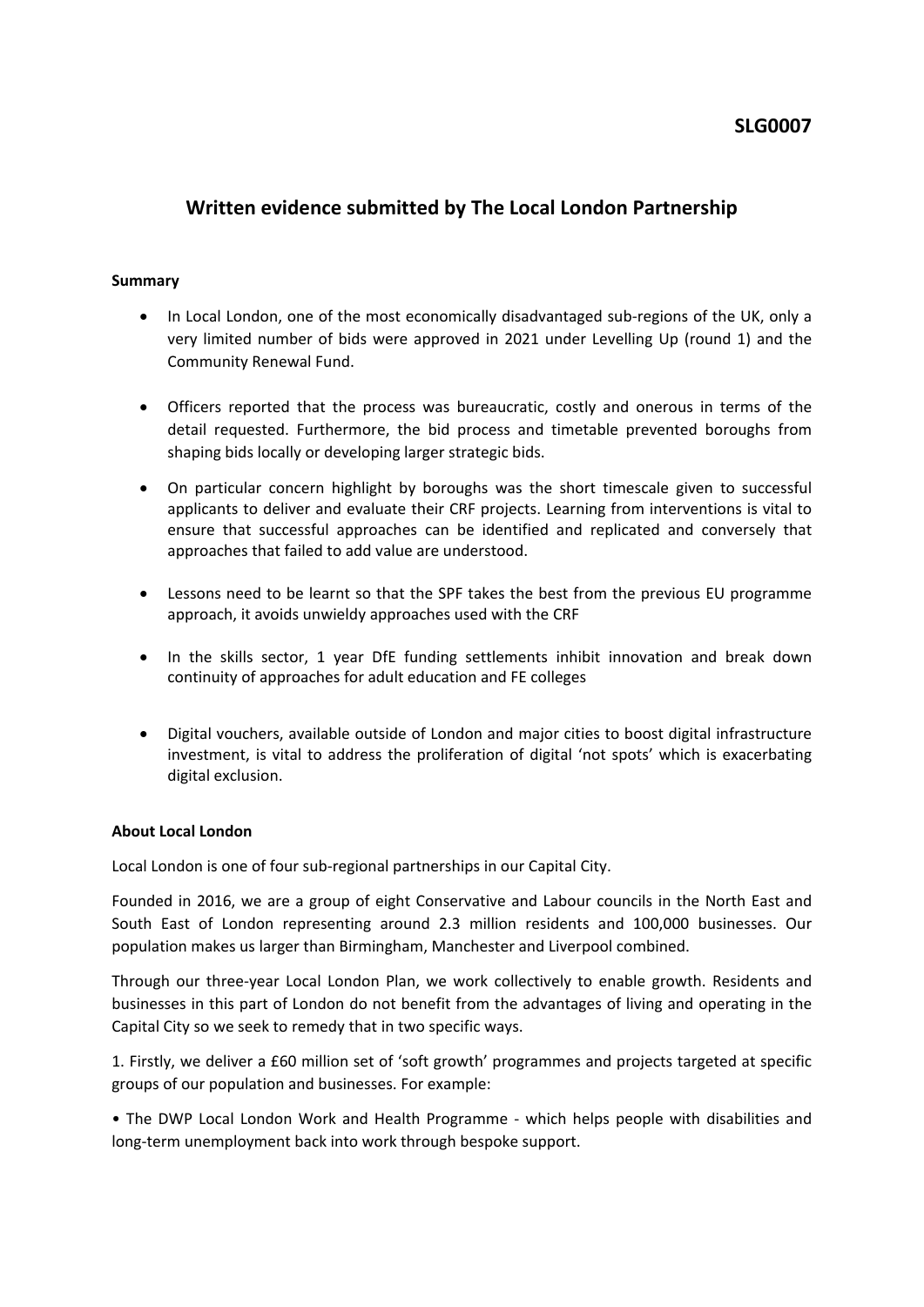• The DWL Local London Job Entry Targeted Support (JETS) Programme - which supports people made unemployed by the pandemic to re-enter work.

• London East Careers Hub - which provides careers provisions to schools, colleges and PRUs in this region.

• E-business programme – which supports SME businesses to capitalise on digital marketing and emerging technologies.

• We also deliver initiatives around improvements to digital infrastructure and are developing a new Green partnership which will focus on the emerging net zero economy.

2. Secondly, we champion, influence and advocate for our region by bidding for new funding, lobbying for change and improvement, and seeking devolution opportunities. The Local London subregion is at the confluence of two nationally important growth corridors (The UK Innovation Corridor and Thames Estuary) and we work practically with both of those to generate growth and capitalise upon opportunity.

Local London is an area of both massive opportunity and need. The density of major brownfield sites combined with the range of tangible, large-scale opportunities put it in a strong position to be able to partner proactively with Government to overcome challenges, unleash potential and help underpin the post-pandemic national recovery and the 'levelling up' process across the nation.

For the UK's economic future is not 'zero sum'. Local London is not separate from and in competition with our national economy -- it is an inextricable and crucial part of it, and our success is the UK's success too.

#### **Levelling Up for the most deprived parts of the UK**

Levelling Up is an opportunity to develop an ambitious vision for regional development that will unlock the potential of UK regions to be the drivers of inclusive growth.

While we acknowledge that many parts of the UK contain areas in need of levelling up, it is imperative that a different approach is used to address the structural inequalities which result in the largest output gap with the rest of the UK. East and North East London was previously categorised for the purpose of EU funding as a 'less-developed' region and would have expected to receive €1.1bn for the period 2021-2027<sup>1</sup>.

We are concerned that the new UK Shared Prosperity Fund (SPF) is not adequately funded and its start has been delayed interrupting the flow of investment. The Chancellor announced the UK Shared Prosperity Fund would match EU structural funding but only £2.6bn until 2025 nationally and with a top slice for the 'Multiply' programme, this falls far short of the £13bn nationally the UK would have received for 2021-27. Although we do not yet know the allocation for the Local London sub-region, it is likely to fall short of the €1.1bn we would have expected to receive. Therefore, we renew our call for a penny-for-penny allocation which is devolved to the local level.

Devolution of funding is crucial to ensure that the investment is targeted at the greatest need and can unlock growth potential. We urge the government to work in partnership with local leaders and to trust us to use our local knowledge and experience to direct the funding. It is welcome in the prepublication guidance that a formula approach will be taken, avoiding need for the most the most

<sup>1</sup> 1 https://cpmr.org/cohesion/cpmr-analysis-uk-to-lose-e13bn-regional-funding-post-brexit/20525/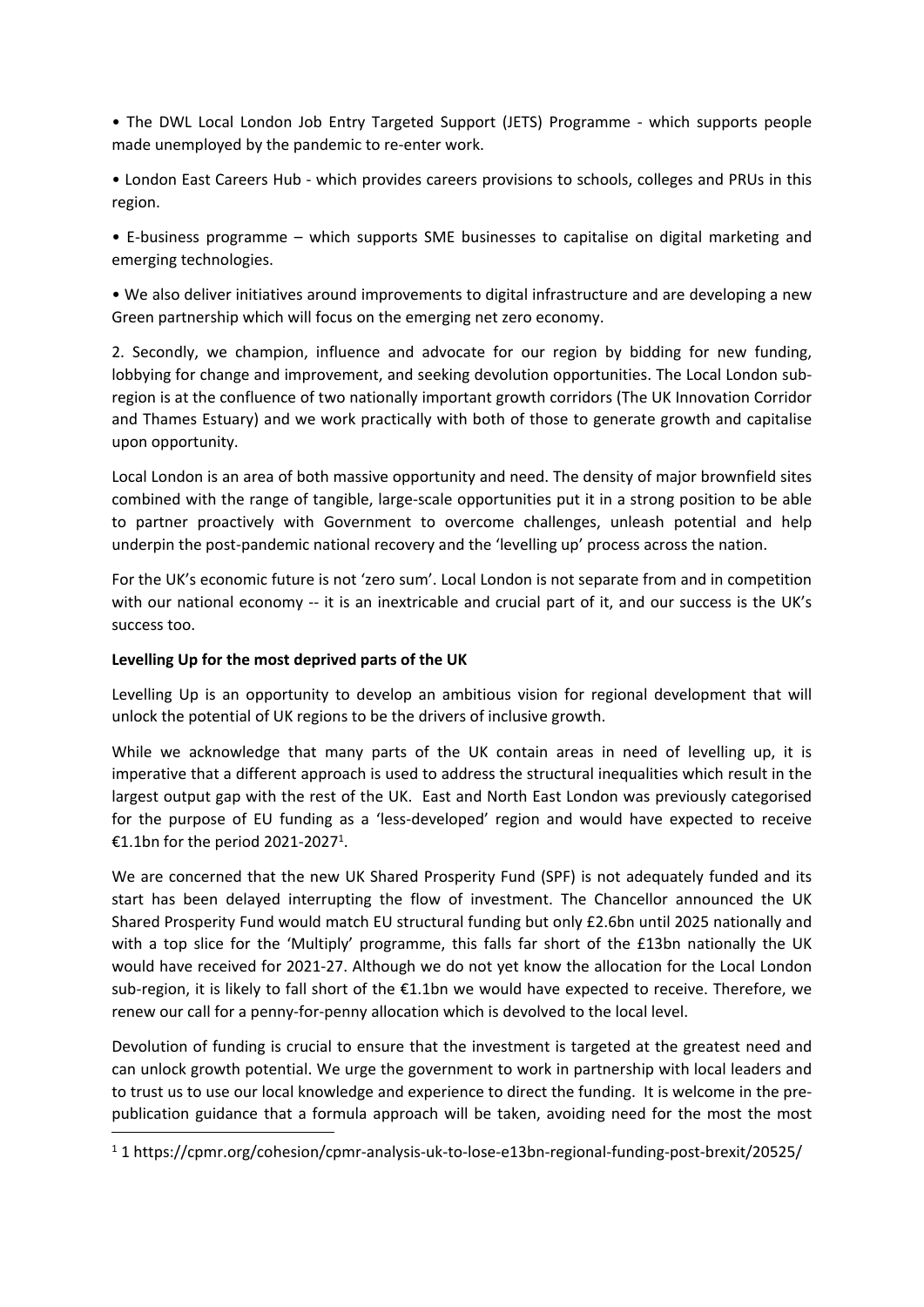economically disadvantaged areas to compete against each other for government funding. But we are concerned that the budget will be too thinly spread and not concentrated where it can have most impact.

### **Questions for the enquiry**

### *1 Whether government understands what has been effective in supporting local economic growth;*

We welcome much needed investment in Newham under LU round 1 (£40m) and success for Barking and Dagenham (£782k) and Newham (£500k) under the Community Renewal Fund, but disappointed that other key investments for deprived parts of Local London not prioritised. Analysis of the data by the Centre for Inequality and Levelling Up at the University of West London shows that less than half (47%) of funds allocated to projects in England were allocated to areas ranking in the bottom 20% of the country in terms of the Index of Multiple Deprivation (IMD). London overall received just 4% of LUF and 2% of CRF in the 2021 calls.

Officers report a deterioration of the approach of government departments in recent years. This can be summarised by high profile announcements, followed by scant detail, delays to calls and contracting, short biding and ultimately short delivery deadlines. Due account is not taken of the capacity of local partners to bid. Local London boroughs do not have large teams of staff able to dedicate weeks of staff time to project development. Many boroughs reported spending around £20k per bid on consultants to support the development of large bids.

Consequently, many partners are choosing to not bid due to the capacity constraints of local government. Some concluded that the value for money ratio didn't stack up, for example with annuality restrictions. Some expressed strong concern with delivery windows being too tight, particularly when government delays to the outcomes in November had a knock on effect to the programme start

Often it isn't simply a matter of cost but instead the structure of the government approach can be detrimental to local investments having impact: This has been particularly noted in the skills sector where DfE only receives one year funding settlements. Consequently, the Education, Skills and Funding Agency can only provide funding a year at a time. In London, the adult education budget is devolved to the GLA is also only one year at a time. This puts colleges and other training providers in a difficult position in terms of future planning and investment in new curriculum areas, and the industry-ready equipment and staff that will be needed to train future workforces in emerging employment sectors, such as green. A few years ago, it was recognised that one year funding was inhibiting colleges from innovating and developing, and 3-year funding settlements were being given to DfE, which could then be fed through to colleges to give them 3 years certainty. This was stopped in more recent years, and the DfE is only given one-year settlements again by Treasury.

Turning to funding for digital, an area of particular focus for Local London which is typified by large numbers of digital 'not spots' impacting on digital exclusion and economic growth. Government funding for broadband infrastructure is overwhelmingly focused on rural initiatives (project gigabit). Cities are excluded but they are the engines of the economy and have the greatest need for world class services. This is constraining investment in cities and initiatives such as digital vouchers should be available to all.

## *2 Whether current plans for supporting local economic recovery apply lessons learned from previous programmes;*